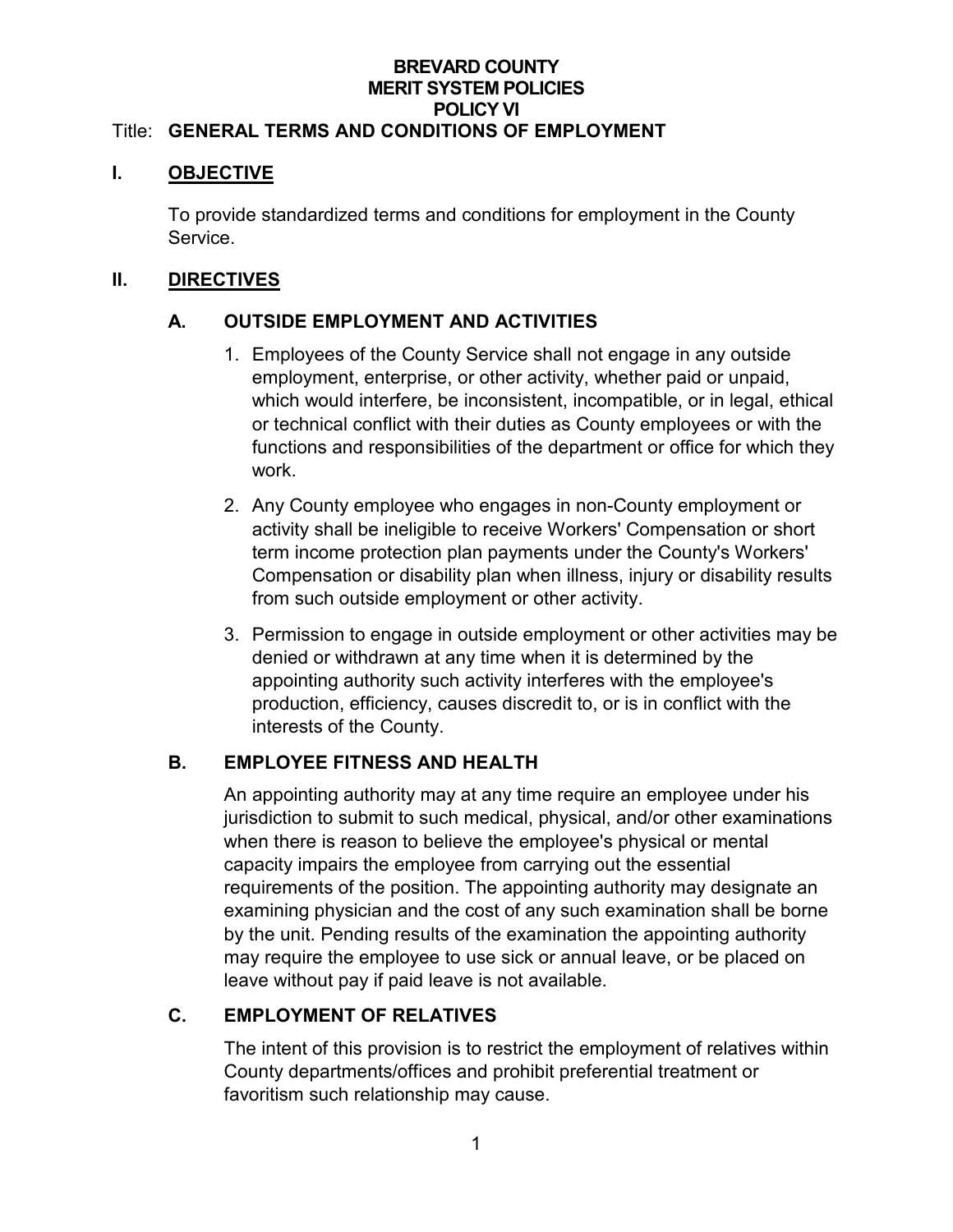### **GENERAL TERMS AND CONDITIONS OF EMPLOYMENT (continued)**

1. No relative of a County employee may be appointed, employed, retained, promoted or transferred within the same program unless such employment has been determined in the best interest of the County and approved by the County Manager or his designee.

Exceptions will be narrowly interpreted and shall only be applied when circumstances obviously benefit the County. An example of such circumstances would be the employment of a husband and wife team as youth advisors, or a relative possessing a specialized and needed skill after recruitment has been unsuccessful in locating a non-relative with the required skill.

- 2. Under no circumstances will an individual be appointed, employed, retained, promoted, or transferred to any position in a department/office where a relative of the individual has direct supervision, jurisdiction or control over that position.
- 3. If, while employed by the County, individuals become related by marriage or adoption the following policy shall apply:
	- If neither individual has direct or in-line supervision, control or jurisdiction over the other, both employees may retain their positions.
	- Should marriage or adoption occur between a supervisor and a subordinate employee, one of the employees must transfer to end the supervisory relationship if possible, or if not possible, be terminated from the position.
	- The decision as to which party is to be transferred or terminated will be made by the appointing authority involved.

### **D. USE OF COUNTY PROPERTY**

- 1. An employee who has been provided County equipment such as tools, vehicles, materials, uniforms, etc. is expected to exercise reasonable care in the use and preservation of such equipment.
- 2. Personal use of County owned equipment is prohibited and may subject the employee to dismissal.
- 3. County equipment shall not be loaned for personal use by anyone and may subject the employee to dismissal.
- 4. County equipment shall not be loaned for official business without expressed permission from the employee responsible for the equipment and in the case of capital equipment the custodian or his designee.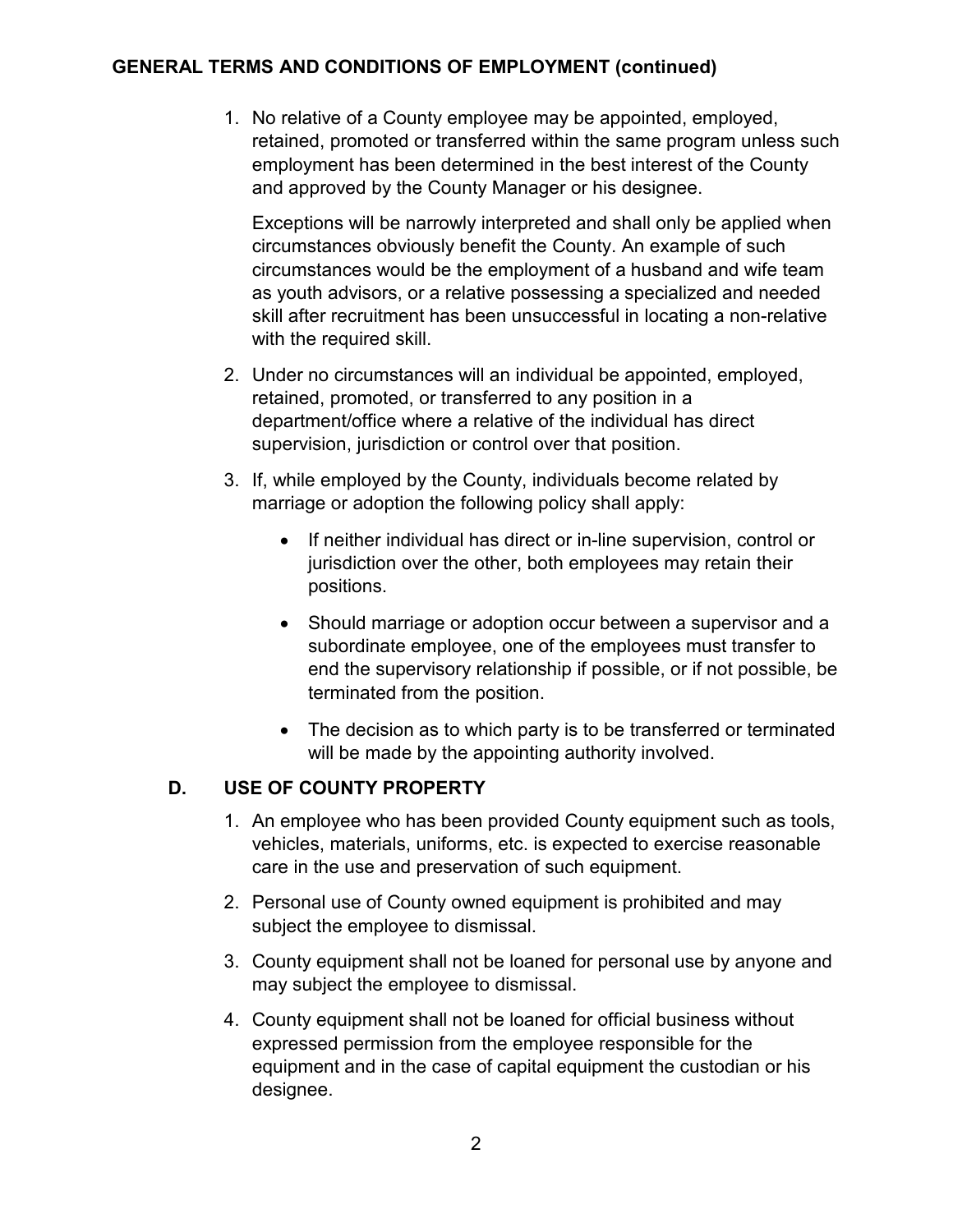### **E. CONFLICT OF INTEREST**

No employee shall accept, or agree to accept, directly or indirectly, any favor, gift, loan, fee, service or other item of value in any form whatsoever from any organization or individual if it is intended to reward or influence or gives the appearance of rewarding or influencing the employee in carrying out his duly appointed duties. This policy is not intended to prevent an employee from accepting an award or recognition for meritorious or outstanding achievement for community or government service.

# **F. DRESS AND APPEARANCE**

Employees of the County shall maintain their dress and appearance in accordance with generally accepted contemporary standards. Appointing authorities are authorized to require an employee to modify their dress or grooming when such dress or grooming would create a safety hazard to the employee or others, or does not comply with accepted standards.

### **G. POLITICAL ACTIVITIES OF EMPLOYEES**

1. **Applicability:** The provisions of this policy apply to all employees of the County Service unless a particular provision specifies otherwise. An employee subject to this policy continues to be covered by such policy while on annual leave, sick leave, leave without pay, administrative leave or other employment status.

### 2. **Prohibited Activities:**

- No person shall be appointed to, demoted, or dismissed from any position in the County Service, or in any way favored or discriminated against with respect to employment in the County Service because of political opinions or affiliations.
- No employee shall use or promise to use, directly or indirectly, any official authority or influence, whether possessed or anticipated, to secure or attempt to secure for any person an appointment or advantage in appointment to a position in the County Service, or an increase in pay or other advantage in employment in any such position for the purpose of influencing the vote or political action of any person, or for any consideration provided, however, that letters of inquiry, recommendations and references by employees in the County Service shall not be considered political pressure unless any such letter contains threatening, intimidating, irrelevant, derogatory or false information.
- No employee shall, directly or indirectly, give, render, pay, offer, solicit or accept any money, service, or other valuable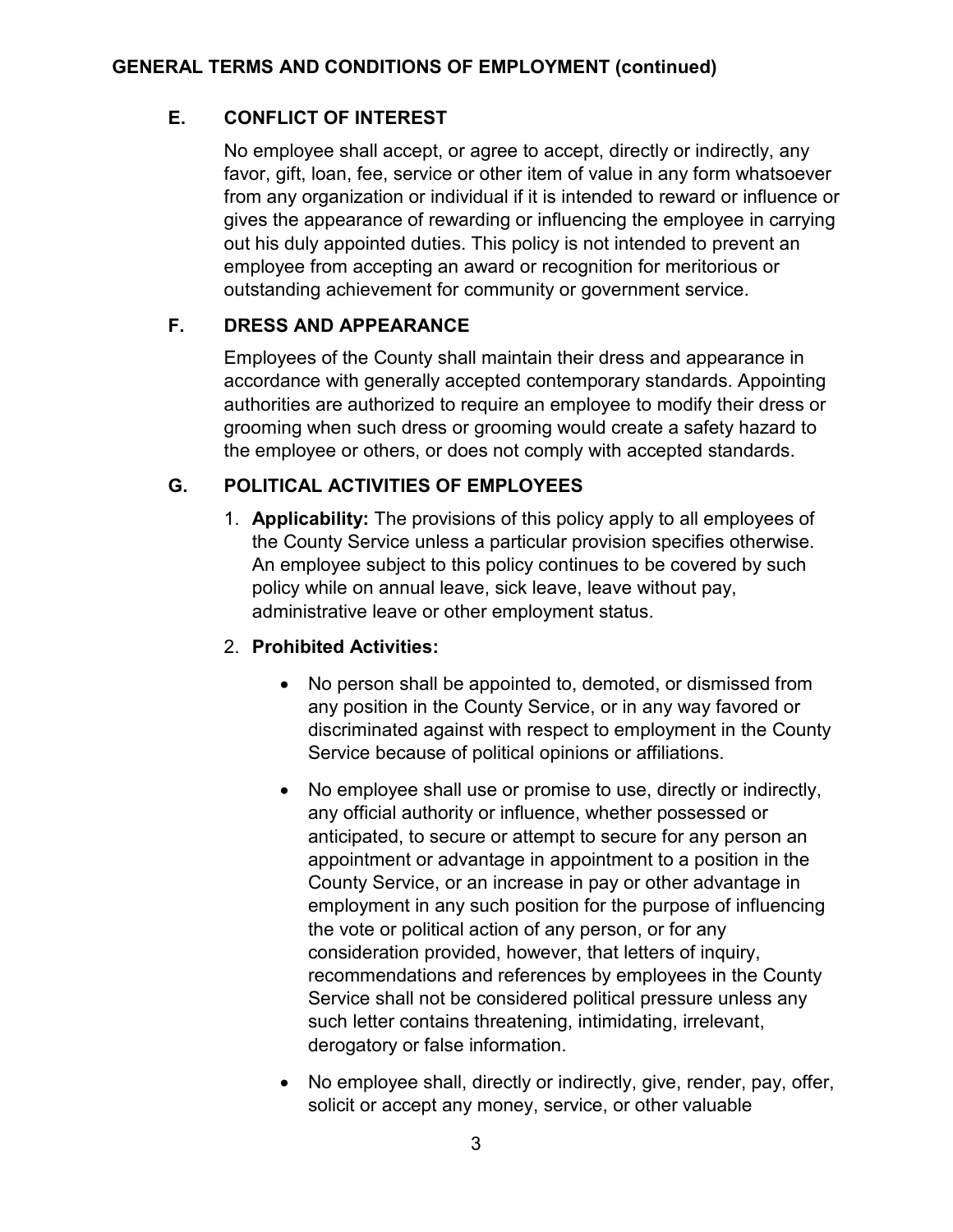#### **GENERAL TERMS AND CONDITIONS OF EMPLOYMENT (continued)**

consideration for or on account of any appointment, proposed appointment, promotion or proposed promotion to, or any advantage in, a position in the County Service.

- No employee shall use his/her official authority or influence for the purpose of interfering with an election, or a nomination of office, or coercing or influencing another person's vote or affecting the result thereof, or directly or indirectly coerce or attempt to coerce, command or advise any other officer or employee to pay, lend or contribute any part of his/her salary, kick-back any sum of money, or anything else of value to any party, committee, organization, agency or person for political purposes provided, however, that nothing in this paragraph shall prohibit an employee from suggesting to another employee in a non-coercive manner that he/she may contribute something of value to any party, committee, organization, agency or person for political purposes.
- No employee shall take any active part in a political campaign or perform any services for any political candidate, party or organization while on duty or within any period of time during which he/she is expected to perform services for which he/she receives compensation from the County.
- 3. Employees Seeking/Holding Elective Public Office:

Any employee seeking elective public office, not spoken to previously in this policy, shall have the option to request thirty (30) days leave of absence without pay or utilize accrued annual leave or compensatory time for a period not to exceed thirty (30) days prior to the scheduled election day for said public office.

Any employee holding elective public office shall be required to use annual leave or leave without pay when the duties of the elective public office require the attention of the employee during the employee's normal duty hours.

Nothing in this section supersedes the authority vested in the appointing authority to prohibit any employee from engaging in conduct or activities otherwise prohibited by this policy.

No County equipment, supplies, vehicles, or staff time may be used by an employee in the performance of the duties of, or process of seeking, his/her elective public office.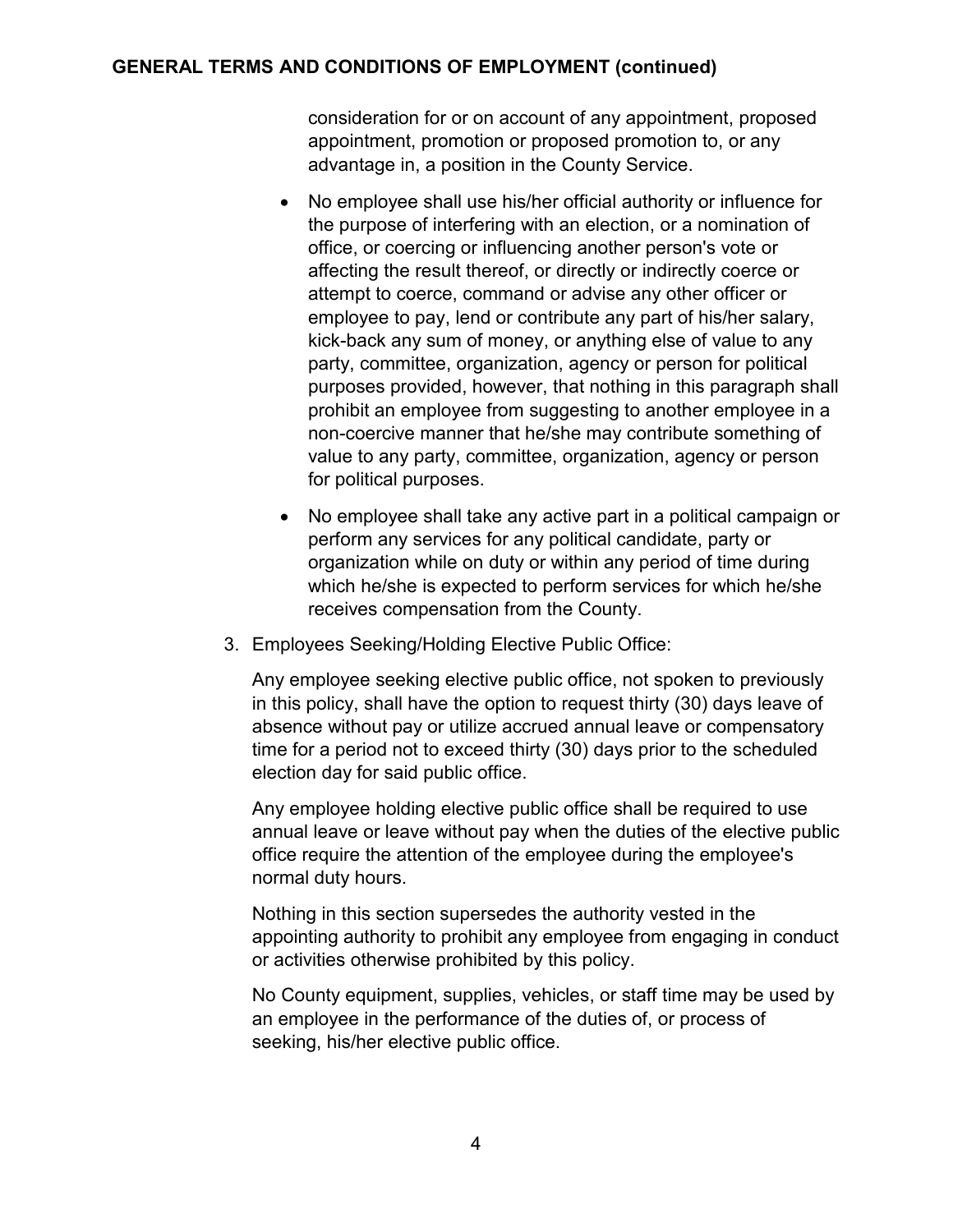### **H. PERSONAL MAIL**

Employees are expected to use their home address or post office boxes to receive personal mail. Use of County stationary, postage, electronic mail or courier service for personal mail is not permitted.

### **I. EQUAL OPPORTUNITY**

It is the continuing policy of the Board of County Commissioners of Brevard County, State of Florida, to promote the concepts of equal opportunity for all of its employees and applicants for employment. The County will continue to recruit, hire, train, and promote on merit principles, persons in all job classifications without regard to race, color, religion, gender, national origin, ancestry, age, marital status or disability which does not preclude the performance of the essential functions of the job, with reasonable accommodations provided as necessary.

Decisions on employment will be based on the principles of equal employment opportunity. Promotional decisions will be in accordance with the principles of the merit system, which affords equal opportunity by imposing only valid, job related requirements for promotion.

All personnel actions, such as compensation, benefits, transfers, layoffs, return from layoff, County sponsored training, education, social and recreational programs, will be administered without regard to race, color, religion, gender, national origin, ancestry, age, marital status or disability which does not preclude the performance of the essential functions of the job, with reasonable accommodations provided as necessary.

# **J. PUBLIC RELATIONS AND RELEASE OF INFORMATION**

Employees shall at all times be courteous to those members of the public who seek information. Employees are cautioned that information concerning subjects under discussion or consideration often change in content and meaning before becoming an accomplished fact. Any release of such information before final decisions or disposition of the matter could cause misunderstanding and confusion resulting in waste of time and money. An employee will decline courteously to reveal such information and shall direct such inquiry to the appointing authority or County Manager, keeping in mind that it is not the intent of the County to be secretive, or to withhold valid information, but to assure that all information released is true and accurate. This policy is in no way intended to restrict the release of information concerning matters of fact that the employee is expected to provide the public, or other employees or officials in the normal course of employment.